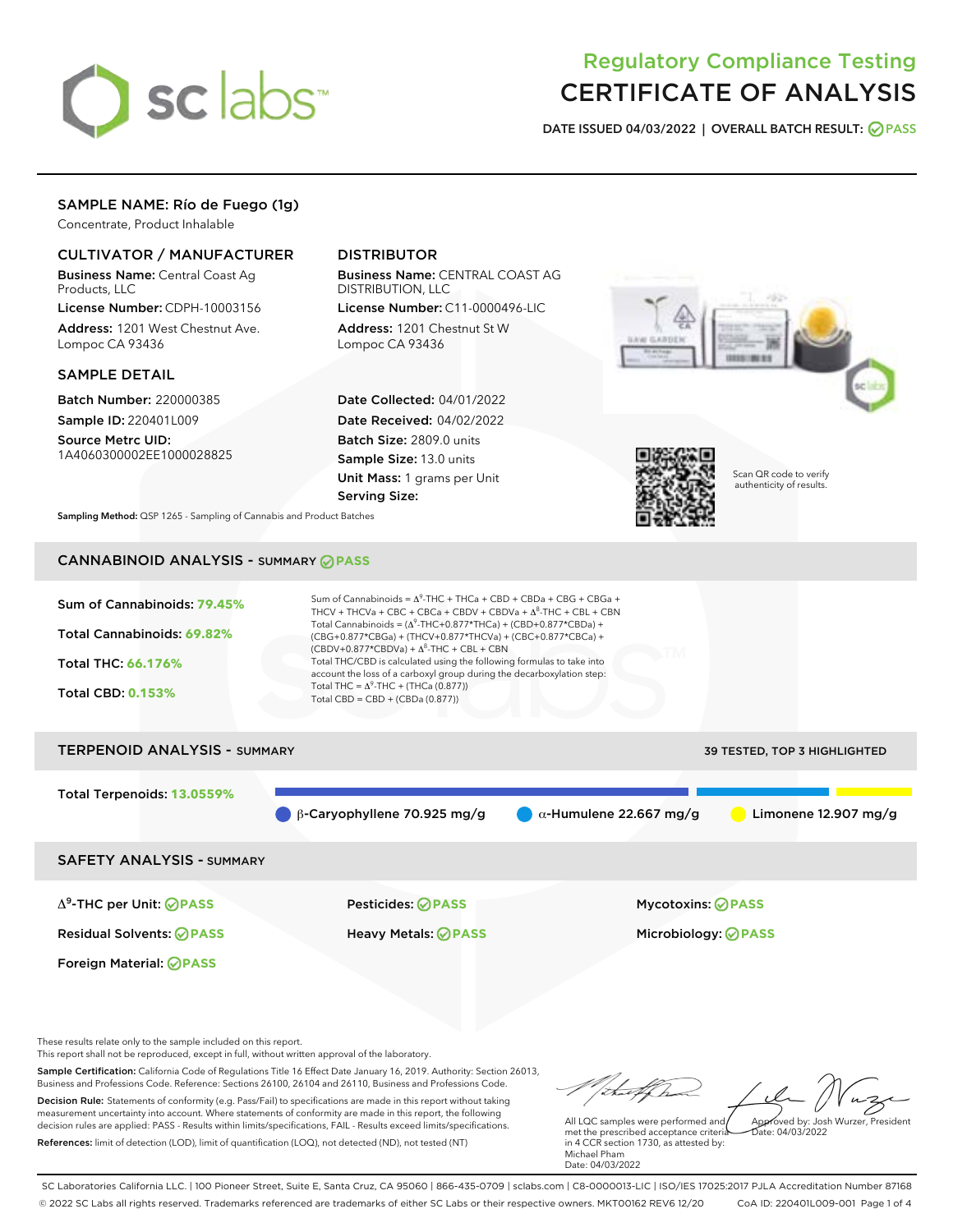



RÍO DE FUEGO (1G) | DATE ISSUED 04/03/2022 | OVERALL BATCH RESULT:  $\bigcirc$  PASS

#### CANNABINOID TEST RESULTS - 04/03/2022 2 PASS

Tested by high-performance liquid chromatography with diode-array detection (HPLC-DAD). **Method:** QSP 1157 - Analysis of Cannabinoids by HPLC-DAD

#### TOTAL CANNABINOIDS: **69.82%**

Total Cannabinoids (Total THC) + (Total CBD) + (Total CBG) + (Total THCV) + (Total CBC) +  $(Total CBDV) +  $\Delta^8$ -THC + CBL + CBN$ 

TOTAL THC: **66.176%** Total THC (Δ<sup>9</sup> -THC+0.877\*THCa)

TOTAL CBD: **0.153%** Total CBD (CBD+0.877\*CBDa)

TOTAL CBG: 1.28% Total CBG (CBG+0.877\*CBGa)

TOTAL THCV: 0.227% Total THCV (THCV+0.877\*THCVa)

TOTAL CBC: 1.986% Total CBC (CBC+0.877\*CBCa)

TOTAL CBDV: ND Total CBDV (CBDV+0.877\*CBDVa)

| <b>COMPOUND</b>  | LOD/LOQ<br>(mg/g)          | <b>MEASUREMENT</b><br><b>UNCERTAINTY</b><br>(mg/g) | <b>RESULT</b><br>(mg/g) | <b>RESULT</b><br>(%) |
|------------------|----------------------------|----------------------------------------------------|-------------------------|----------------------|
| <b>THCa</b>      | 0.05 / 0.14                | ±14.851                                            | 742.55                  | 74.255               |
| <b>CBCa</b>      | 0.07 / 0.28                | ±0.863                                             | 22.64                   | 2.264                |
| <b>CBGa</b>      | 0.1 / 0.2                  | $\pm 0.52$                                         | 12.8                    | 1.28                 |
| $\Delta^9$ -THC  | 0.06 / 0.26                | ±0.282                                             | 10.54                   | 1.054                |
| <b>THCVa</b>     | 0.07/0.20                  | ±0.096                                             | 2.59                    | 0.259                |
| <b>CBDa</b>      | 0.02/0.19                  | ±0.040                                             | 1.75                    | 0.175                |
| <b>CBG</b>       | 0.06/0.19                  | ±0.049                                             | 1.61                    | 0.161                |
| $\Lambda^8$ -THC | 0.1/0.4                    | N/A                                                | <b>ND</b>               | <b>ND</b>            |
| <b>THCV</b>      | 0.1 / 0.2                  | N/A                                                | <b>ND</b>               | <b>ND</b>            |
| <b>CBD</b>       | 0.07/0.29                  | N/A                                                | <b>ND</b>               | <b>ND</b>            |
| <b>CBDV</b>      | 0.04 / 0.15                | N/A                                                | <b>ND</b>               | <b>ND</b>            |
| <b>CBDVa</b>     | 0.03 / 0.53                | N/A                                                | <b>ND</b>               | <b>ND</b>            |
| <b>CBL</b>       | 0.06 / 0.24                | N/A                                                | <b>ND</b>               | <b>ND</b>            |
| <b>CBN</b>       | 0.1 / 0.3                  | N/A                                                | <b>ND</b>               | <b>ND</b>            |
| <b>CBC</b>       | 0.2 / 0.5                  | N/A                                                | <b>ND</b>               | <b>ND</b>            |
|                  | <b>SUM OF CANNABINOIDS</b> |                                                    | 794.5 mg/g              | 79.45%               |

#### **UNIT MASS: 1 grams per Unit**

| $\Delta^9$ -THC per Unit              | 1100 per-package limit | 10.54 mg/unit  | <b>PASS</b> |
|---------------------------------------|------------------------|----------------|-------------|
| <b>Total THC per Unit</b>             |                        | 661.76 mg/unit |             |
| <b>CBD</b> per Unit                   |                        | <b>ND</b>      |             |
| <b>Total CBD per Unit</b>             |                        | $1.53$ mg/unit |             |
| Sum of Cannabinoids<br>per Unit       |                        | 794.5 mg/unit  |             |
| <b>Total Cannabinoids</b><br>per Unit |                        | 698.2 mg/unit  |             |

#### TERPENOID TEST RESULTS - 04/03/2022

Terpene analysis utilizing gas chromatography-flame ionization detection (GC-FID). **Method:** QSP 1192 - Analysis of Terpenoids by GC-FID

| <b>COMPOUND</b>         | LOD/LOQ<br>(mg/g) | <b>MEASUREMENT</b><br><b>UNCERTAINTY</b><br>(mg/g) | <b>RESULT</b><br>(mg/g)                         | <b>RESULT</b><br>(%) |
|-------------------------|-------------------|----------------------------------------------------|-------------------------------------------------|----------------------|
| β-Caryophyllene         | 0.004 / 0.012     | ±1.9646                                            | 70.925                                          | 7.0925               |
| $\alpha$ -Humulene      | 0.009 / 0.029     | ±0.5667                                            | 22.667                                          | 2.2667               |
| Limonene                | 0.005 / 0.016     | ±0.1433                                            | 12.907                                          | 1.2907               |
| <b>Myrcene</b>          | 0.008 / 0.025     | ±0.0431                                            | 4.306                                           | 0.4306               |
| $\alpha$ -Bisabolol     | 0.008 / 0.026     | ±0.1760                                            | 4.242                                           | 0.4242               |
| trans-ß-Farnesene       | 0.008 / 0.025     | ±0.1008                                            | 3.653                                           | 0.3653               |
| Caryophyllene<br>Oxide  | 0.010 / 0.033     | ±0.0811                                            | 2.266                                           | 0.2266               |
| <b>Nerolidol</b>        | 0.006 / 0.019     | ±0.1078                                            | 2.200                                           | 0.2200               |
| β-Pinene                | 0.004 / 0.014     | ±0.0134                                            | 1.501                                           | 0.1501               |
| Fenchol                 | 0.010 / 0.034     | ±0.0383                                            | 1.273                                           | 0.1273               |
| <b>Terpineol</b>        | 0.009 / 0.031     | ±0.0540                                            | 1.129                                           | 0.1129               |
| $\alpha$ -Pinene        | 0.005 / 0.017     | ±0.0069                                            | 1.025                                           | 0.1025               |
| Linalool                | 0.009 / 0.032     | ±0.0177                                            | 0.599                                           | 0.0599               |
| $\alpha$ -Cedrene       | 0.005 / 0.016     | ±0.0082                                            | 0.351                                           | 0.0351               |
| Valencene               | 0.009 / 0.030     | ±0.0162                                            | 0.303                                           | 0.0303               |
| <b>Borneol</b>          | 0.005 / 0.016     | ±0.0082                                            | 0.251                                           | 0.0251               |
| β-Ocimene               | 0.006 / 0.020     | ±0.0061                                            | 0.244                                           | 0.0244               |
| Camphene                | 0.005 / 0.015     | ±0.0020                                            | 0.218                                           | 0.0218               |
| Terpinolene             | 0.008 / 0.026     | ±0.0028                                            | 0.178                                           | 0.0178               |
| Geraniol                | 0.002 / 0.007     | ±0.0036                                            | 0.105                                           | 0.0105               |
| Fenchone                | 0.009 / 0.028     | ±0.0018                                            | 0.079                                           | 0.0079               |
| Citronellol             | 0.003 / 0.010     | ±0.0027                                            | 0.070                                           | 0.0070               |
| Sabinene Hydrate        | 0.006 / 0.022     | ±0.0009                                            | 0.030                                           | 0.0030               |
| $\gamma$ -Terpinene     | 0.006 / 0.018     | ±0.0003                                            | 0.020                                           | 0.0020               |
| Nerol                   | 0.003 / 0.011     | ±0.0006                                            | 0.017                                           | 0.0017               |
| $\alpha$ -Terpinene     | 0.005 / 0.017     | N/A                                                | <loq< th=""><th><loq< th=""></loq<></th></loq<> | <loq< th=""></loq<>  |
| Sabinene                | 0.004 / 0.014     | N/A                                                | <b>ND</b>                                       | <b>ND</b>            |
| $\alpha$ -Phellandrene  | 0.006 / 0.020     | N/A                                                | <b>ND</b>                                       | <b>ND</b>            |
| $\Delta^3$ -Carene      | 0.005 / 0.018     | N/A                                                | <b>ND</b>                                       | ND                   |
| p-Cymene                | 0.005 / 0.016     | N/A                                                | <b>ND</b>                                       | <b>ND</b>            |
| Eucalyptol              | 0.006 / 0.018     | N/A                                                | ND                                              | ND                   |
| Isopulegol              | 0.005 / 0.016     | N/A                                                | ND                                              | ND                   |
| Camphor                 | 0.006 / 0.019     | N/A                                                | <b>ND</b>                                       | ND                   |
| Isoborneol              | 0.004 / 0.012     | N/A                                                | ND                                              | ND                   |
| Menthol                 | 0.008 / 0.025     | N/A                                                | ND                                              | ND                   |
| Pulegone                | 0.003 / 0.011     | N/A                                                | <b>ND</b>                                       | ND                   |
| <b>Geranyl Acetate</b>  | 0.004 / 0.014     | N/A                                                | ND                                              | ND                   |
| Guaiol                  | 0.009 / 0.030     | N/A                                                | ND                                              | ND                   |
| Cedrol                  | 0.008 / 0.027     | N/A                                                | <b>ND</b>                                       | ND                   |
| <b>TOTAL TERPENOIDS</b> |                   |                                                    | 130.559 mg/g                                    | 13.0559%             |

SC Laboratories California LLC. | 100 Pioneer Street, Suite E, Santa Cruz, CA 95060 | 866-435-0709 | sclabs.com | C8-0000013-LIC | ISO/IES 17025:2017 PJLA Accreditation Number 87168 © 2022 SC Labs all rights reserved. Trademarks referenced are trademarks of either SC Labs or their respective owners. MKT00162 REV6 12/20 CoA ID: 220401L009-001 Page 2 of 4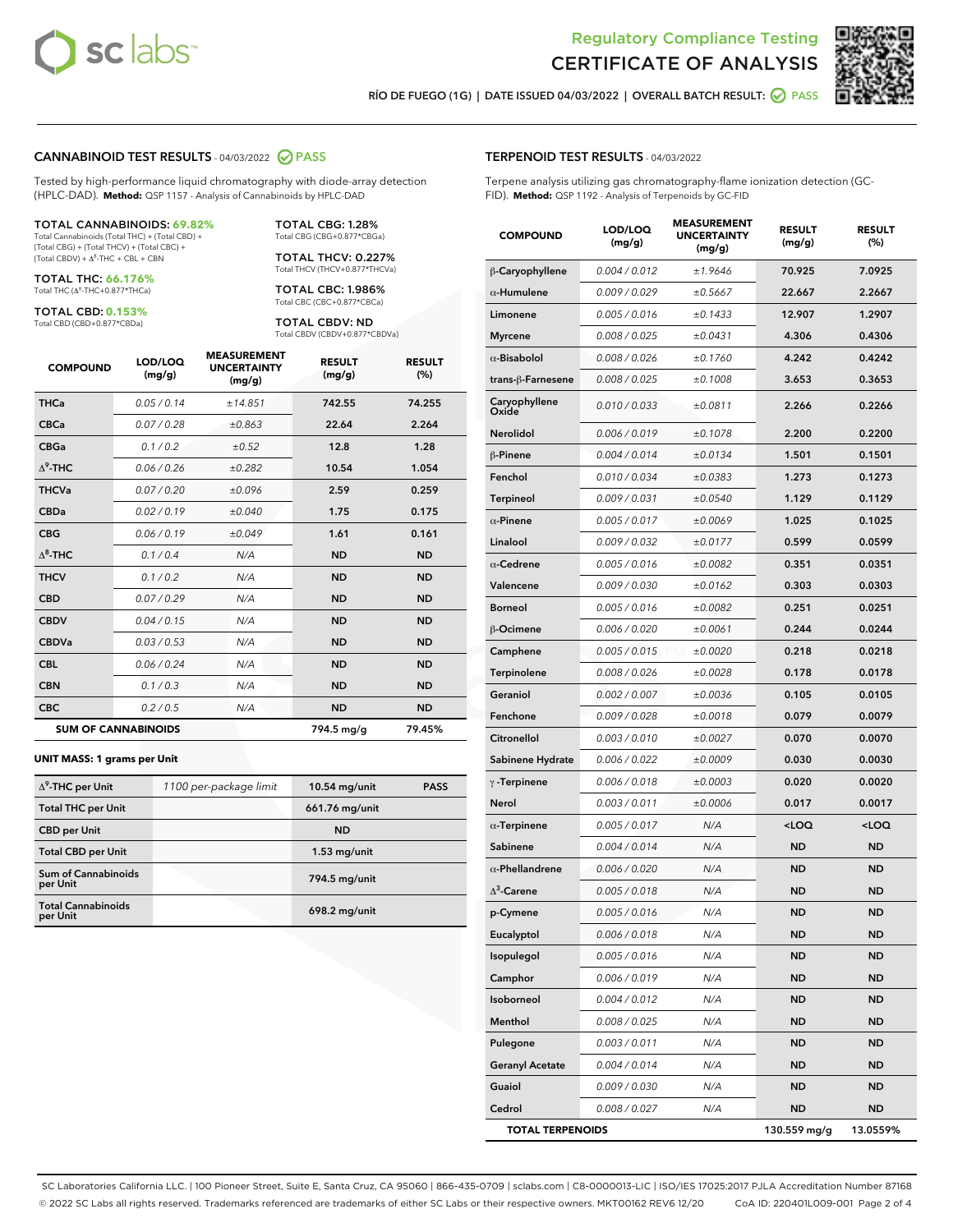



RÍO DE FUEGO (1G) | DATE ISSUED 04/03/2022 | OVERALL BATCH RESULT: O PASS

# CATEGORY 1 PESTICIDE TEST RESULTS - 04/03/2022 2 PASS

Pesticide and plant growth regulator analysis utilizing high-performance liquid chromatography-mass spectrometry (HPLC-MS) or gas chromatography-mass spectrometry (GC-MS). \*GC-MS utilized where indicated. **Method:** QSP 1212 - Analysis of Pesticides and Mycotoxins by LC-MS or QSP 1213 - Analysis of Pesticides by GC-MS

| <b>COMPOUND</b>             | LOD/LOQ<br>$(\mu g/g)$ | <b>ACTION</b><br>LIMIT<br>$(\mu g/g)$ | <b>MEASUREMENT</b><br><b>UNCERTAINTY</b><br>$(\mu g/g)$ | <b>RESULT</b><br>$(\mu g/g)$ | <b>RESULT</b> |
|-----------------------------|------------------------|---------------------------------------|---------------------------------------------------------|------------------------------|---------------|
| Aldicarb                    | 0.03 / 0.08            | $\ge$ LOD                             | N/A                                                     | <b>ND</b>                    | <b>PASS</b>   |
| Carbofuran                  | 0.02 / 0.05            | $\ge$ LOD                             | N/A                                                     | <b>ND</b>                    | <b>PASS</b>   |
| Chlordane*                  | 0.03 / 0.08            | $\ge$ LOD                             | N/A                                                     | <b>ND</b>                    | <b>PASS</b>   |
| Chlorfenapyr*               | 0.03/0.10              | $\ge$ LOD                             | N/A                                                     | <b>ND</b>                    | <b>PASS</b>   |
| Chlorpyrifos                | 0.02/0.06              | $\ge$ LOD                             | N/A                                                     | <b>ND</b>                    | <b>PASS</b>   |
| Coumaphos                   | 0.02 / 0.07            | $>$ LOD                               | N/A                                                     | <b>ND</b>                    | <b>PASS</b>   |
| Daminozide                  | 0.02 / 0.07            | $>$ LOD                               | N/A                                                     | <b>ND</b>                    | <b>PASS</b>   |
| <b>Dichlorvos</b><br>(DDVP) | 0.03/0.09              | $\ge$ LOD                             | N/A                                                     | <b>ND</b>                    | <b>PASS</b>   |
| Dimethoate                  | 0.03/0.08              | $>$ LOD                               | N/A                                                     | <b>ND</b>                    | <b>PASS</b>   |
| Ethoprophos                 | 0.03/0.10              | $\ge$ LOD                             | N/A                                                     | <b>ND</b>                    | <b>PASS</b>   |
| Etofenprox                  | 0.02 / 0.06            | $>$ LOD                               | N/A                                                     | <b>ND</b>                    | <b>PASS</b>   |
| Fenoxycarb                  | 0.03/0.08              | $>$ LOD                               | N/A                                                     | <b>ND</b>                    | <b>PASS</b>   |
| Fipronil                    | 0.03/0.08              | $\ge$ LOD                             | N/A                                                     | <b>ND</b>                    | <b>PASS</b>   |
| Imazalil                    | 0.02 / 0.06            | $>$ LOD                               | N/A                                                     | <b>ND</b>                    | <b>PASS</b>   |
| <b>Methiocarb</b>           | 0.02 / 0.07            | $\ge$ LOD                             | N/A                                                     | <b>ND</b>                    | <b>PASS</b>   |
| Parathion-methyl            | 0.03/0.10              | $>$ LOD                               | N/A                                                     | <b>ND</b>                    | <b>PASS</b>   |
| <b>Mevinphos</b>            | 0.03/0.09              | $\ge$ LOD                             | N/A                                                     | <b>ND</b>                    | <b>PASS</b>   |
| Paclobutrazol               | 0.02 / 0.05            | $\ge$ LOD                             | N/A                                                     | <b>ND</b>                    | <b>PASS</b>   |
| Propoxur                    | 0.03/0.09              | $\ge$ LOD                             | N/A                                                     | <b>ND</b>                    | <b>PASS</b>   |
| Spiroxamine                 | 0.03/0.08              | $\ge$ LOD                             | N/A                                                     | <b>ND</b>                    | <b>PASS</b>   |
| Thiacloprid                 | 0.03/0.10              | $>$ LOD                               | N/A                                                     | <b>ND</b>                    | <b>PASS</b>   |
|                             |                        |                                       |                                                         |                              |               |

# CATEGORY 2 PESTICIDE TEST RESULTS - 04/03/2022 @ PASS

| <b>COMPOUND</b>          | LOD/LOQ<br>$(\mu g/g)$ | <b>ACTION</b><br><b>LIMIT</b><br>$(\mu g/g)$ | <b>MEASUREMENT</b><br><b>UNCERTAINTY</b><br>$(\mu g/g)$ | <b>RESULT</b><br>$(\mu g/g)$ | <b>RESULT</b> |
|--------------------------|------------------------|----------------------------------------------|---------------------------------------------------------|------------------------------|---------------|
| Abamectin                | 0.03/0.10              | 0.1                                          | N/A                                                     | <b>ND</b>                    | <b>PASS</b>   |
| Acephate                 | 0.02/0.07              | 0.1                                          | N/A                                                     | <b>ND</b>                    | <b>PASS</b>   |
| Acequinocyl              | 0.02/0.07              | 0.1                                          | N/A                                                     | <b>ND</b>                    | <b>PASS</b>   |
| Acetamiprid              | 0.02/0.05              | 0.1                                          | N/A                                                     | <b>ND</b>                    | <b>PASS</b>   |
| Azoxystrobin             | 0.02 / 0.07            | 0.1                                          | N/A                                                     | <b>ND</b>                    | <b>PASS</b>   |
| <b>Bifenazate</b>        | 0.01/0.04              | 0.1                                          | N/A                                                     | <b>ND</b>                    | <b>PASS</b>   |
| <b>Bifenthrin</b>        | 0.02 / 0.05            | 3                                            | N/A                                                     | <b>ND</b>                    | <b>PASS</b>   |
| <b>Boscalid</b>          | 0.03/0.09              | 0.1                                          | N/A                                                     | <b>ND</b>                    | <b>PASS</b>   |
| Captan                   | 0.19/0.57              | 0.7                                          | N/A                                                     | <b>ND</b>                    | <b>PASS</b>   |
| Carbaryl                 | 0.02/0.06              | 0.5                                          | N/A                                                     | <b>ND</b>                    | <b>PASS</b>   |
| Chlorantranilip-<br>role | 0.04/0.12              | 10                                           | N/A                                                     | <b>ND</b>                    | <b>PASS</b>   |
| Clofentezine             | 0.03/0.09              | 0.1                                          | N/A                                                     | <b>ND</b>                    | <b>PASS</b>   |

# CATEGORY 2 PESTICIDE TEST RESULTS - 04/03/2022 continued

| <b>COMPOUND</b>               | LOD/LOQ<br>(µg/g) | <b>ACTION</b><br><b>LIMIT</b><br>(µg/g) | <b>MEASUREMENT</b><br><b>UNCERTAINTY</b><br>$(\mu g/g)$ | <b>RESULT</b><br>(µg/g) | <b>RESULT</b> |
|-------------------------------|-------------------|-----------------------------------------|---------------------------------------------------------|-------------------------|---------------|
| Cyfluthrin                    | 0.12 / 0.38       | $\overline{c}$                          | N/A                                                     | <b>ND</b>               | <b>PASS</b>   |
| Cypermethrin                  | 0.11 / 0.32       | $\mathcal{I}$                           | N/A                                                     | <b>ND</b>               | <b>PASS</b>   |
| <b>Diazinon</b>               | 0.02 / 0.05       | 0.1                                     | N/A                                                     | <b>ND</b>               | <b>PASS</b>   |
| Dimethomorph                  | 0.03 / 0.09       | 2                                       | N/A                                                     | <b>ND</b>               | <b>PASS</b>   |
| Etoxazole                     | 0.02 / 0.06       | 0.1                                     | N/A                                                     | <b>ND</b>               | <b>PASS</b>   |
| Fenhexamid                    | 0.03 / 0.09       | 0.1                                     | N/A                                                     | <b>ND</b>               | <b>PASS</b>   |
| Fenpyroximate                 | 0.02 / 0.06       | 0.1                                     | N/A                                                     | <b>ND</b>               | <b>PASS</b>   |
| Flonicamid                    | 0.03 / 0.10       | 0.1                                     | N/A                                                     | ND                      | <b>PASS</b>   |
| Fludioxonil                   | 0.03 / 0.10       | 0.1                                     | N/A                                                     | <b>ND</b>               | <b>PASS</b>   |
| Hexythiazox                   | 0.02 / 0.07       | 0.1                                     | N/A                                                     | <b>ND</b>               | <b>PASS</b>   |
| Imidacloprid                  | 0.04 / 0.11       | 5                                       | N/A                                                     | <b>ND</b>               | <b>PASS</b>   |
| Kresoxim-methyl               | 0.02 / 0.07       | 0.1                                     | N/A                                                     | <b>ND</b>               | <b>PASS</b>   |
| <b>Malathion</b>              | 0.03 / 0.09       | 0.5                                     | N/A                                                     | <b>ND</b>               | <b>PASS</b>   |
| Metalaxyl                     | 0.02 / 0.07       | $\overline{c}$                          | N/A                                                     | <b>ND</b>               | <b>PASS</b>   |
| Methomyl                      | 0.03 / 0.10       | $\mathcal{I}$                           | N/A                                                     | <b>ND</b>               | <b>PASS</b>   |
| Myclobutanil                  | 0.03 / 0.09       | 0.1                                     | N/A                                                     | <b>ND</b>               | <b>PASS</b>   |
| Naled                         | 0.02 / 0.07       | 0.1                                     | N/A                                                     | <b>ND</b>               | <b>PASS</b>   |
| Oxamyl                        | 0.04 / 0.11       | 0.5                                     | N/A                                                     | ND                      | <b>PASS</b>   |
| Pentachloronitro-<br>benzene* | 0.03/0.09         | 0.1                                     | N/A                                                     | ND                      | <b>PASS</b>   |
| Permethrin                    | 0.04 / 0.12       | 0.5                                     | N/A                                                     | <b>ND</b>               | <b>PASS</b>   |
| Phosmet                       | 0.03 / 0.10       | 0.1                                     | N/A                                                     | <b>ND</b>               | <b>PASS</b>   |
| Piperonyl<br><b>Butoxide</b>  | 0.02 / 0.07       | 3                                       | N/A                                                     | <b>ND</b>               | <b>PASS</b>   |
| Prallethrin                   | 0.03 / 0.08       | 0.1                                     | N/A                                                     | <b>ND</b>               | <b>PASS</b>   |
| Propiconazole                 | 0.02 / 0.07       | 0.1                                     | N/A                                                     | <b>ND</b>               | <b>PASS</b>   |
| Pyrethrins                    | 0.04 / 0.12       | 0.5                                     | N/A                                                     | <b>ND</b>               | <b>PASS</b>   |
| Pyridaben                     | 0.02 / 0.07       | 0.1                                     | N/A                                                     | <b>ND</b>               | <b>PASS</b>   |
| Spinetoram                    | 0.02 / 0.07       | 0.1                                     | N/A                                                     | <b>ND</b>               | <b>PASS</b>   |
| Spinosad                      | 0.02 / 0.07       | 0.1                                     | N/A                                                     | <b>ND</b>               | <b>PASS</b>   |
| Spiromesifen                  | 0.02 / 0.05       | 0.1                                     | N/A                                                     | <b>ND</b>               | <b>PASS</b>   |
| Spirotetramat                 | 0.02 / 0.06       | 0.1                                     | N/A                                                     | <b>ND</b>               | <b>PASS</b>   |
| Tebuconazole                  | 0.02 / 0.07       | 0.1                                     | N/A                                                     | ND                      | <b>PASS</b>   |
| Thiamethoxam                  | 0.03 / 0.10       | 5                                       | N/A                                                     | <b>ND</b>               | <b>PASS</b>   |
| Trifloxystrobin               | 0.03 / 0.08       | 0.1                                     | N/A                                                     | <b>ND</b>               | <b>PASS</b>   |

SC Laboratories California LLC. | 100 Pioneer Street, Suite E, Santa Cruz, CA 95060 | 866-435-0709 | sclabs.com | C8-0000013-LIC | ISO/IES 17025:2017 PJLA Accreditation Number 87168 © 2022 SC Labs all rights reserved. Trademarks referenced are trademarks of either SC Labs or their respective owners. MKT00162 REV6 12/20 CoA ID: 220401L009-001 Page 3 of 4